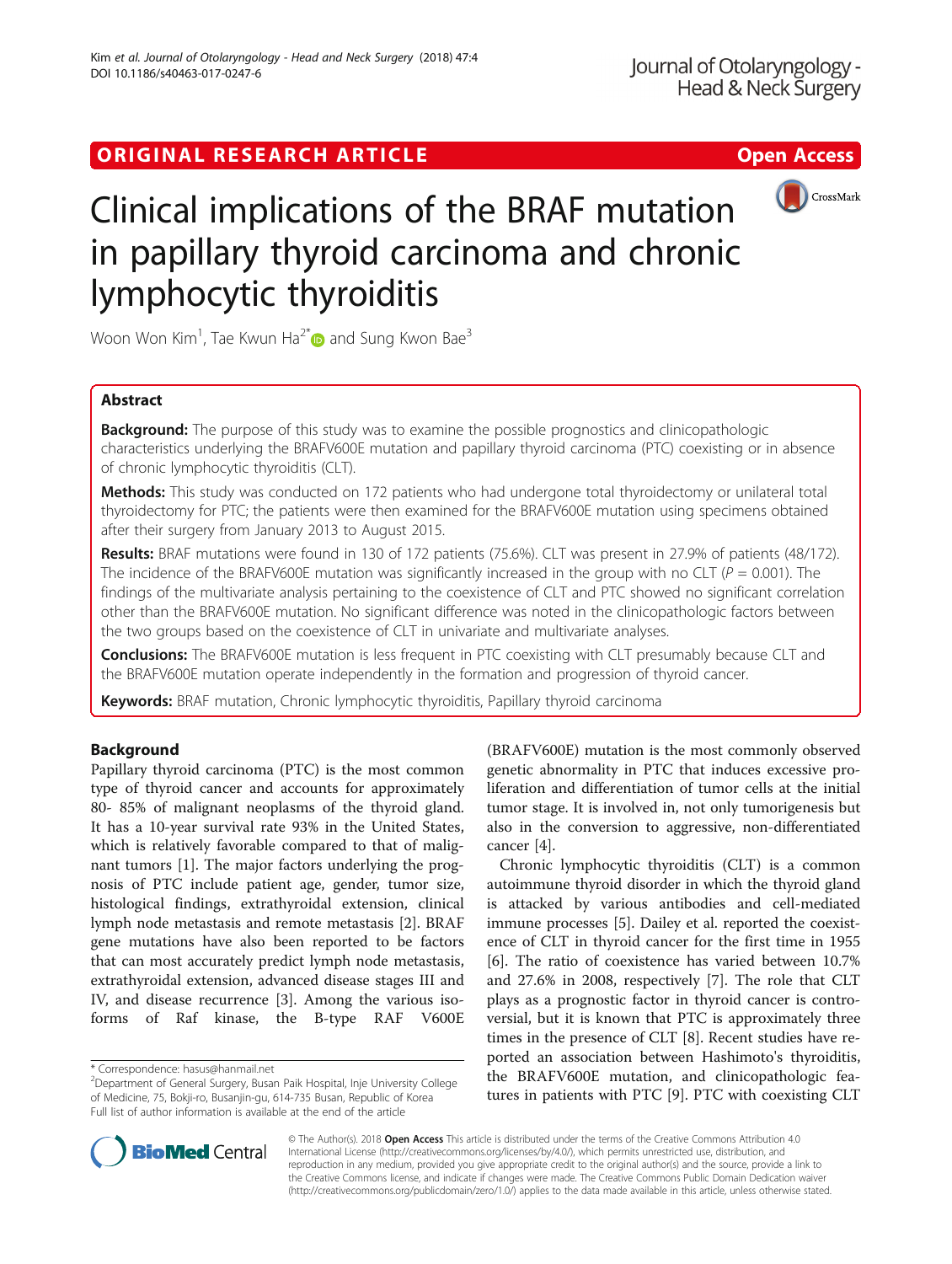was less associated with extrathyroidal extension and lymph node metastasis; CLT antagonizes PTC progression when accompanying a positive BRAFV600E mutation [[10\]](#page-5-0). However, this issue is still controversial as more studies are needed on the correlation between CLT and the BRAFV600E mutation as a prognostic factor for PTC. This study reviews the frequency of the BRAFV600E mutation in thyroid tissues extracted after surgery on the thyroid gland and examines the relationship between the BRAFV600E mutation and CLT as well as the correlation with prognostic factors to review clinicopathologic characteristics.

#### Methods

This study was conducted on 172 patients who had undergone total thyroidectomy or unilateral total thyroidectomy for PTC; the patients were then examined for the BRAFV600E mutation using specimens obtained after surgery in the Busan Paik Hospital from January 2013 to August 2015. Our institutional review board approved this retrospective study and waived the need for informed consent based on the retrospective design. CLT is an autoimmune disease characterized by widespread lymphocyte infiltration, fibrosis and parenchyma atrophy of thyroid tissue. Pathologically proven CLT was defined as the presence of diffuse lymphocytic and plasma cell infiltrate, oxyphilic cells and the formation of lymphoid follicles or reactive germinal centers in the area of normal thyroid tissue [\[11\]](#page-5-0). To confirm the clinicopathologic differences in PTC in the presence or absence of CLT and the BRAFV600E mutation, the patient's age and sex, size of tumor, multiplicity or bilaterality of the tumor, presence of extrathyroidal extension, cervical or lateral cervical lymph node metastasis, and TNM staging (AJCC  $7<sup>th</sup>$ ) were analyzed. If there were multiple tumors, the size of the largest tumor was measured. Regardless of the number of tumors, cases in which there was more than one malignant tumor present in both lobes were defined as bilateral.

#### DNA extraction & detection of the BRAFV600E mutation

Genomic DNA was extracted from the tumor using the QIAmap DNA formalin fixed paraffin-embedded extraction kit (Qiagen, Hilden, Germany) according to the manufacturer's instructions. The extracted DNA was measured by UV absorption (Nanodrop; Thermo Scientific, Wilmington, DE). For every specimen, a total of 41mg of genomic DNA was typically extracted. The T1799A mutation in BRAF exon 15 leads to a substitution of V for E at residue 600 in PTCs. The T1799A transversion was detected using the Anyplex BRAF V600E real-time detection system (Seegen Inc., Seoul, Korea). Real-time PCR was performed using a CFX96 real-time PCR system (Bio-Rad, Hercules, CA). The

cycle threshold (Ct) of real-time PCR was defined as the number of amplification cycles at which the level of fluorescent signal exceeded the threshold for the presence of the BRAF mutation. This cut-off value was determined based on the average Ct value found in 100 repeats of low-positive concentrations of the BRAF<sup>V600E</sup> plasmid DNA for which a positive rate of 100% was achieved. The Ct value of the target and the internal control was 533 and 30, respectively, and each run consisted of both positive and negative controls.

#### Statistical analysis

SPSS Version 21(SPSS Inc., Chicago, IL, USA) was used for statistical analyses of the data. The univariate variable between each group was analyzed using the chisquare test or T-test, and the corrected univariate variables were analyzed using logistic regression analysis. The statistical significance level was set at  $P<0.05$ .

#### Results

The mean age of the 172 PTC patients (20 males and 152 females) was 49.1±11.35 years (range 18–79), and the mean tumor size was  $0.91 \pm 0.72$  cm (range  $0.2-4.5$ ) cm). Papillary thyroid microcarcinomas measuring <1 cm in size were observed in 124 cases (72.1%). The BRAFV600E mutation was confirmed in 130 PTC patients (75.6%). Metastasis in the central lymph node (N1a) was observed in 74 patients (43.0%), whereas metastasis in the lateral cervical lymph node (N1b) was confirmed in 18 patients (10.5%). Forty-eight of the 172 PTC patients (27.9%) had CLT, and the remaining 124 patients (72.1%) did not have CLT. Forty-three patients (25.0%) had multiple tumors on one lobe, whereas 33 patients (19.2%) had bilateral PTC. Of the 62 patients (36.0%) with extrathyroidal extension. Two patients showed airway, esophageal, or recurrent laryngeal nerve invasion. Overall, 106 patients (60 aged <45 years and 46 cases aged>45 years) had TNM stage 1, whereas 51 cases (29.7%) had TNM stage 3, and 14 (8.1%) had TNM stage 4a (Table [1](#page-2-0)).

#### Clinicopathologic factors depending on the presence of CLT in PTC

The patients with CLT were younger than those without CLT ( $P = 0.06$ ), and the number of women was high but did not show a statistically significant difference ( $P = 0.171$ ). No statistically significant difference was noted in the size of PTC, its multiplicity or bilaterality, extrathyroidal extension, or the frequencies of cervical and lateral cervical lymph node metastasis.

The incidence of the BRAFV600E mutation was observed significantly more in the group with no CLT  $(82.3\%) (P = 0.001, Table 2).$  $(82.3\%) (P = 0.001, Table 2).$  $(82.3\%) (P = 0.001, Table 2).$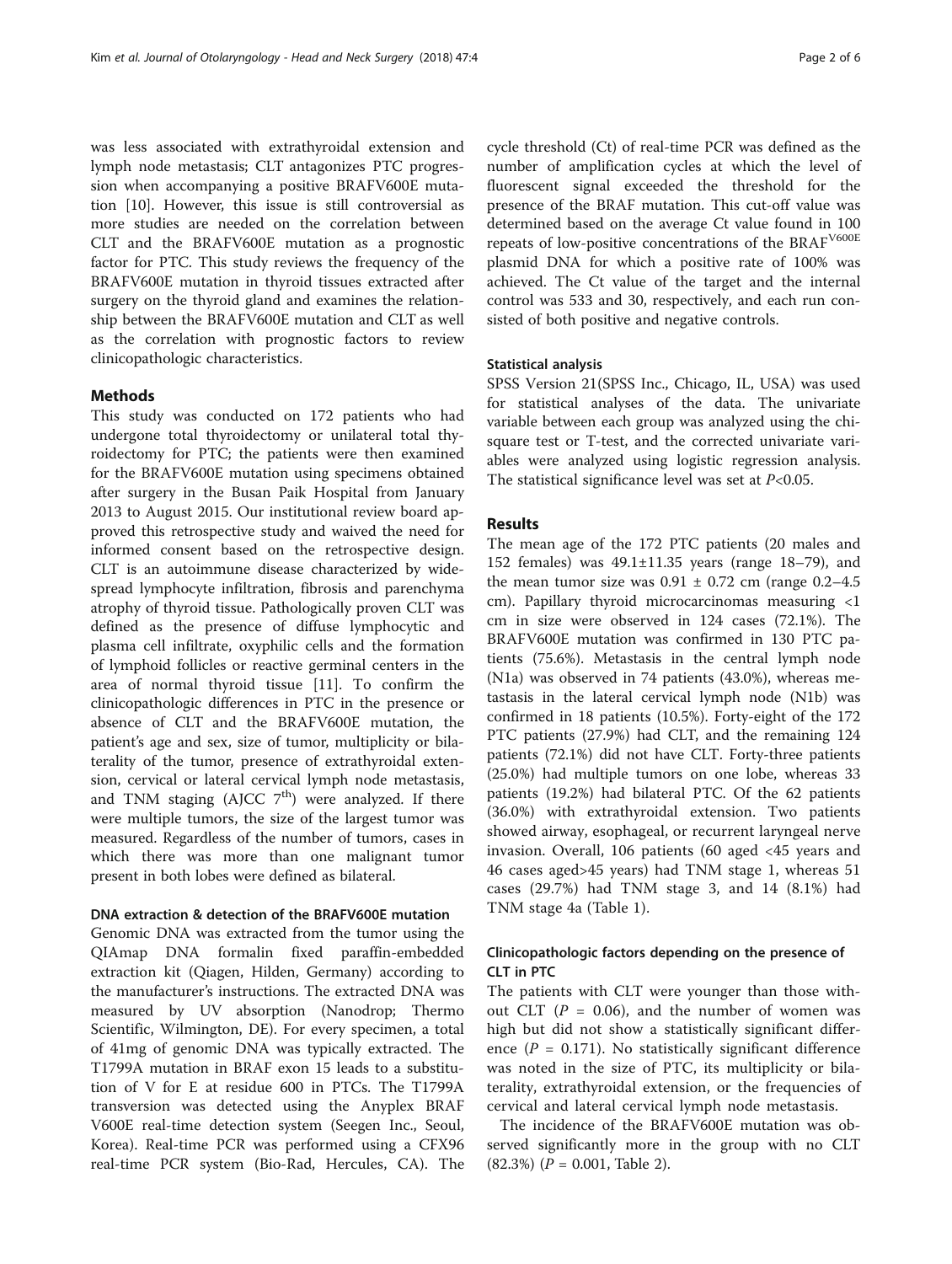S.D Standard deviation

## Multivariate analysis pertaining to the correlation

between CLT and BRAFV600E mutation

Univariate analysis of the relationship between PTC and clinicopathologic factors in the presence and absence of CLT was conducted. According to the analysis, the presence of the BRAF mutation showed a noticeable interdependence. In the presence of the BRAF mutation, CLT was found at a lower frequency. This finding

suggests that the presence of CLT has no association with BRAF- mutated PTC  $(P=0.001)$  (Table [2](#page-3-0)).

The gender and age variants, which appeared to potently influence the relationship between CLT and PTC, and the BRAF mutation were included in the logistic regression analysis. Only the BRAFV600E mutation had a statistically significant correlation with the coexistence of CLT and PTC in the multivariate analysis  $(P=0.002)$  (Table [3\)](#page-3-0).

### Comparison of PTC cases with the BRAFV600E mutation based on the presence of CLT

Of 130 PTC patients with the BRAFV600E mutation, 28 (21.5%) had CLT. No significant difference was noted in the clinicopathologic factors between the two groups categorized based on the coexistence of CLT in univariate and multivariate analyses.

#### **Discussion**

PTC is the most common thyroid cancer and gradually leads to remote metastasis, accounting for 88% of thyroid cancer cases. PTC has an overall favorable prognosis with an average 10-year survival rate of 93%, although up to 10% of patients eventually die as a result of the disease [\[12\]](#page-5-0). However, the frequency of coexisting CLT in patients with PTC has been reported to range from 0.5%-38% [[13\]](#page-5-0). CLT is one of the autoimmune diseases that shrinks the thyroid parenchyma through infiltration or fibrosis and is the most common inflammatory thyroid disease with a frequency of 22 in 100,000 patients. CLT is 15–20 times more likely to occur in women and is more frequently seen in patients between the age of 30 and 50 years; however, it is observed in all age groups. CLT may exhibit no symptoms or a slight deterioration in thyroid function as a major cause of goiter but is not accompanied by pain. Our study shows a 27.9% coexistence between PTC and CLT, which is similar to previous studies. The correlation between the two diseases is still controversial. Some suggest that there is a positive correlation with CLT, as the activated inflammatory response present in CLT creates a favorable setting for malignant transformation. The inflammatory response may cause DNA damage through the formation of reactive oxygen species, resulting in mutations that eventually lead to the development of PTC. However, it is unclear whether CLT may lead to PTC in patients; or that CLT may be a secondary finding with PTC; or CLT and PTC may be part of a host tumor response system [\[14\]](#page-5-0).

This study examined whether BRAFV600E is associated with CLT and PTC. BRAFV600E is only observed in anaplastic carcinoma originated from PTC or papillary carcinoma and not in other thyroid cancers, including follicular carcinoma. BRAF is a B-type Raf kinase

<span id="page-2-0"></span>

| Table 1 Demographic characteristics of 172 patients with |
|----------------------------------------------------------|
| papillary thyroid carcinoma                              |

| Characteristics                     | Value (%)       |
|-------------------------------------|-----------------|
| Total number                        | 172(100.0)      |
| Gender                              |                 |
| Female                              | 152 (88.4)      |
| Male                                | 20 (11.6)       |
| Age (year) at diagnosis (Mean ±S.D) | 49.1±11.35      |
| < 45                                | 60 (34.9)       |
| $\geq 45$                           | 112(65.1)       |
| Tumor size (mm)(Mean±S.D)           | $0.91 \pm 0.47$ |
| 1 cm                                | 124(72.1)       |
| $\geq$ 1 cm                         | 48(27.9)        |
| Multifocality                       |                 |
| Unifocal                            | 129 (75.0)      |
| Multifocal                          | 43 (25.0)       |
| Bilaterality                        |                 |
| Unilateral                          | 139 (80.8)      |
| Bilateral                           | 33 (19.2)       |
| Extra thyroidal extension           |                 |
| Absent                              | 110 (64.0)      |
| Present                             | 62 (36.0)       |
| Central lymph node metastasis       |                 |
| Absent                              | 98 (57.0)       |
| Present                             | 74 (43.0)       |
| Lateral lymph node metastasis       |                 |
| Absent                              | 154 (89.5)      |
| Present                             | 18 (10.5)       |
| Stage                               |                 |
| T                                   | 106(61.6%)      |
| $\mathop{  }$                       | $1(0.6\%)$      |
| $\parallel \parallel$               | 51 (29.7)       |
| IVa                                 | 14(8.1)         |
| Chronic lymphocytic thyroiditis     |                 |
| Absent                              | 124 (72.1)      |
| Present                             | 48 (27.9)       |
| <b>BRAF</b> mutation                |                 |
| Absent                              | 42 (24.4)       |
| Present                             | 130 (75.6)      |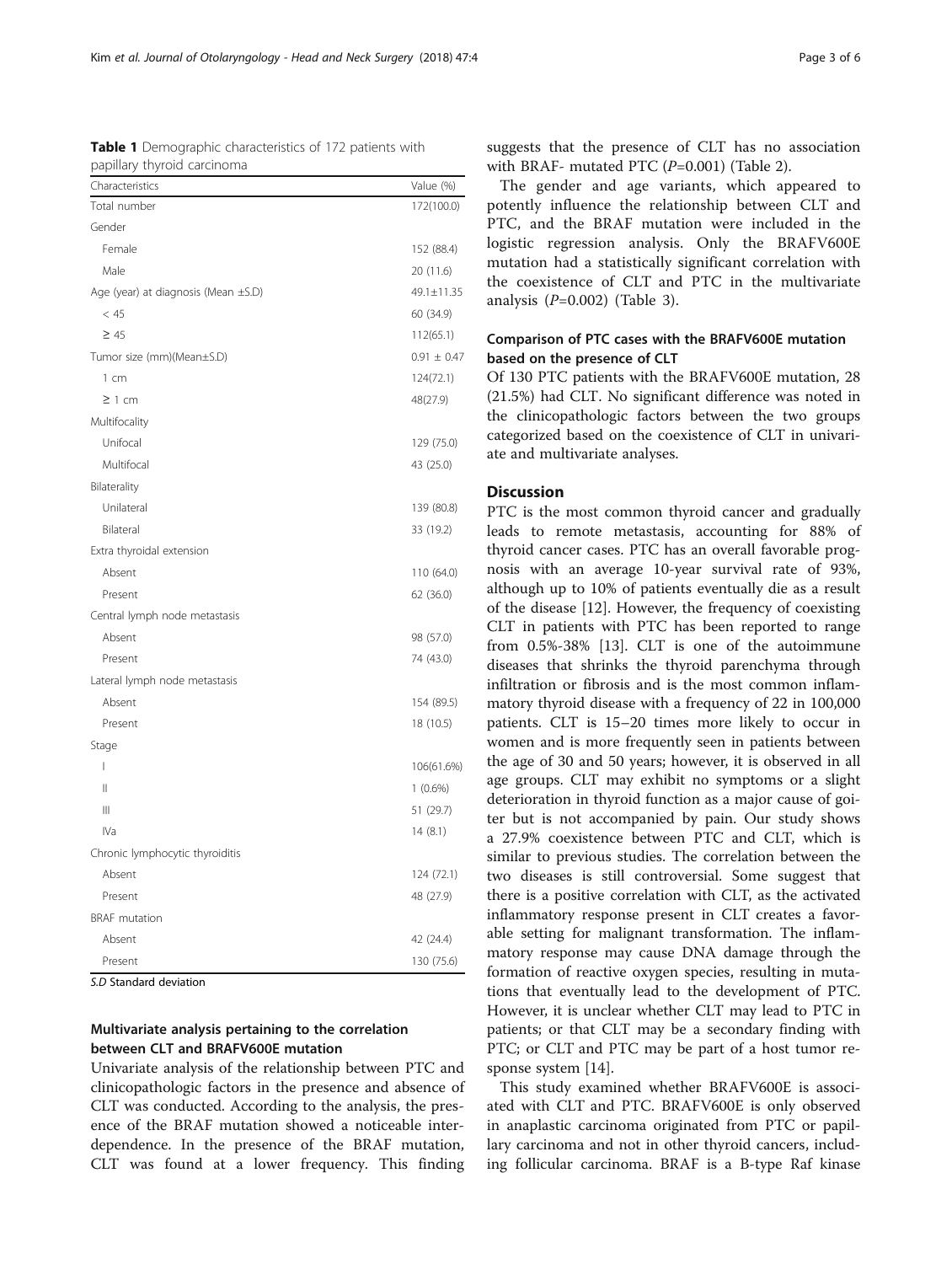|                                    | $CLT(-)$        |        | $CLT(+)$       |        | $X^2$ /t-test | $P$ -value |
|------------------------------------|-----------------|--------|----------------|--------|---------------|------------|
|                                    | Count           | $\%$   | Count          | $\%$   |               |            |
| Gender                             |                 |        |                |        |               |            |
| Female                             | 107             | (13.7) | 45             | (6.3)  | 1.874         | 0.171      |
| Male                               | 17              | (86.3) | 3              | (93.8) |               |            |
| Age (Mean ±S.D)                    | 50.06±11.51     |        | 46.44±10.62    |        | 1.893         | 0.060      |
| $<45\,$                            | 39              | (31.5) | 21             | (43.8) | 2.304         | 0.129      |
| $\geq 45$                          | 85              | (68.5) | 27             | (56.3) |               |            |
| Tumor Size(mm)(Mean ±S.D)          | $0.92 \pm 0.73$ |        | $0.88 + 0.69$  |        | 0.383         | 0.702      |
| < 1.0 cm                           | 90              | (72.6) | 34             | (70.8) | 0.908         | 0.635      |
| $\geq 1.0$ cm                      | 34              | (27.4) | 14             | (29.2) |               |            |
| Multifocality                      |                 |        |                |        |               |            |
| Absent                             | 94              | (75.8) | 35             | (72.9) | 0.154         | 0.695      |
| Present                            | 30              | (24.2) | 13             | (27.1) |               |            |
| Bilaterality                       |                 |        |                |        |               |            |
| Absent                             | 101             | (81.5) | 38             | (79.2) | 0.117         | 0.733      |
| Present                            | 23              | (18.5) | $10$           | (20.8) |               |            |
| Extrathyroidal extension           |                 |        |                |        |               |            |
| Absent                             | 76              | (61.3) | 34             | (70.8) | 1.367         | 0.242      |
| Present                            | 48              | (38.7) | 14             | (29.2) |               |            |
| Central LM metastasis              |                 |        |                |        |               |            |
| Absent                             | 66              | (53.2) | 32             | (66.7) | 2.550         | 0.110      |
| Present                            | 58              | (46.8) | 16             | (33.3) |               |            |
| Lateral LM metastasis              |                 |        |                |        |               |            |
| Absent                             | 110             | (88.7) | $44\,$         | (91.7) | 0.323         | 0.570      |
| Present                            | 14              | (11.3) | $\overline{4}$ | (8.3)  |               |            |
| TNM stage                          |                 |        |                |        |               |            |
| 8                                  | 71              | (57.3) | 36             | (75.0) | 5.770         | 0.056      |
| $\ensuremath{\mathsf{III}}\xspace$ | 40              | (32.3) | 11             | (22.9) |               |            |
| IVa                                | 13              | (10.5) | 1              | (2.1)  |               |            |
| <b>BRAF</b> mutation               |                 |        |                |        |               |            |
| Negative                           | 22              | (17.7) | 20             | (41.7) | 10.732        | 0.001      |
| Positive                           | 102             | (82.3) | 28             | (58.3) |               |            |

<span id="page-3-0"></span>Table 2 Clinicopathologic factors related to chronic lymphocytic thyroiditis in 172 patients with PTC

LN Lymph node, TNM Tumor/node/metastasis

| Table 3 Multivariate analysis of clinicopathologicfactors |
|-----------------------------------------------------------|
| associated with the BRAF mutation in papillary thyroid    |
| carcinoma with or without CLT                             |

|             | B        | S.E   | Sig.  | Exp(B) | 95% CI |       |
|-------------|----------|-------|-------|--------|--------|-------|
|             |          |       |       |        | Lower  | Upper |
| Gender      | $-0.819$ | 0.667 | 0.220 | 0.441  | 0.119  | 1.630 |
| Age         | 0.501    | 0.363 | 0.167 | 1.651  | 0.810  | 3.363 |
| <b>BRAF</b> | 1.184    | 0.380 | 0.002 | 3.267  | 1.550  | 6.887 |
| Constant    | $-1.398$ | 0.266 | 0.000 | 0.247  |        |       |

B Significance probability, S.E Standard error, Sig Significance probability Exp(B) Odds ratio, CI Confidence interval

located on chromosome 7 and is the most potent activator of the mitogen-activated protein kinase/extracellularsignal-regulated kinase (MEK-ERK) pathway. The most common hotspot mutation in the BRAF gene is a thiamine transversion to adenine at nucleotide position 1799 (T1799A) in exon 15. This transversion causes a conversion of valine to glutamate of amino acid 600 in the BRAF protein, creating a constitutively active BRAF kinase, which has been proven to be an oncogene in human cancer [\[12](#page-5-0)] and is found in 40%–80% of all cases of papillary thyroid cancer [[15\]](#page-5-0).

Many studies have reported correlations between the aggressive clinical factors underlying the BRAFV600E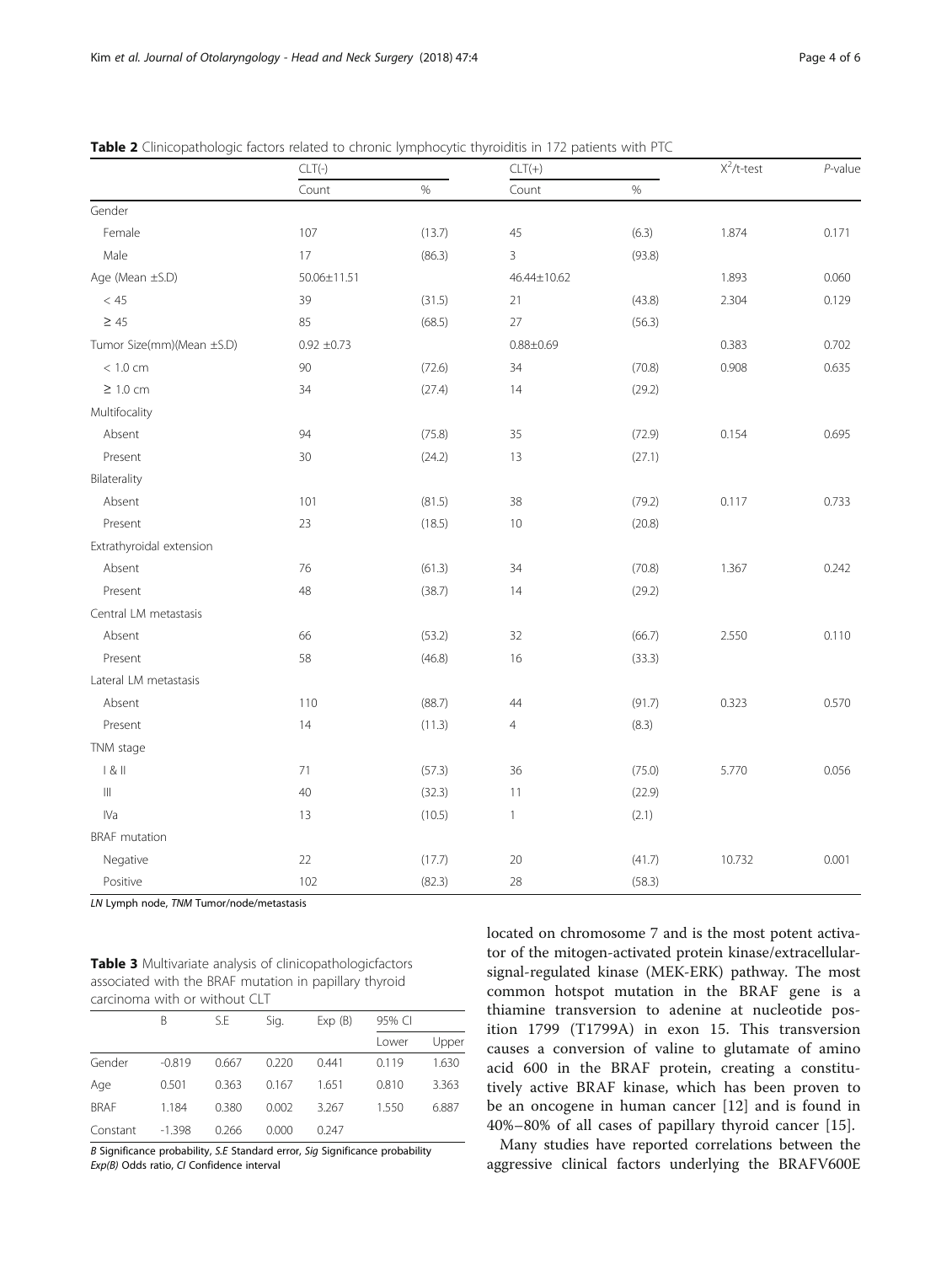<span id="page-4-0"></span>mutation and papillary carcinoma. According to [Liu X](https://www.ncbi.nlm.nih.gov/pubmed/?term=Liu%20X%5BAuthor%5D&cauthor=true&cauthor_uid=24389984) et al., a multi-institutional research study suggested that extra-thyroidal extension, multifocality, lymph node metastasis, and advanced TNM were associated with the BRAFV600E mutation in PTC [[16\]](#page-5-0). The BRAFV600E mutation has been reported to increase not only the aggressive nature of the tumor but also the recurrence and mortality rates of the disease [[17\]](#page-5-0). These findings suggest the need for more proactive surgery or radioactive iodine therapies and more careful follow-up observations. However, its value as a prognostic precursor is still debated because some studies have shown contradictory findings on the correlation between the BRAFV600E mutation and the aggressiveness and poor prognosis of PTC [\[18](#page-5-0)].

This study showed a significantly low frequency of the BRAFV600E mutation in PTC coexisting with CLT. The frequency of the BRAFV600E mutation in PTC with and without CLT was 58.3% and 82.3%, respectively ( $P = 0.001$ ). This correlation was independently confirmed through a multivariate analysis that was adjusted for sex and age(OR: 0.353, 95%CI: 0.148–0.842). This finding is consistent with previous research findings on the significantly low frequency of the BRAFV600E mutation in PTC coexisting with CLT [[19\]](#page-5-0). This result implies that PTC with CLT has a developmental mechanism that is different from the molecular genetic background of the BRAFV600E mutation. However, some PTC groups with CLT showed higher frequencies of the BRAFV600E mutation, while other studies reported that a group with a positive BRAFV600E mutation was an independently good prognostic factor [\[9](#page-5-0)].

PTC coexisting with CLT is generally known to be common among women; it has a good prognosis at early stages and a low recurrence rate. Existing literature does not show whether the presence of thyroiditis alters the biologic effect of PTC. In this study, the presence of thyroiditis seemed to lessen the invasive potential of PTC. There was less extrathyroidal extension and less multifocality and bilaterality in PTC with CLT. The presence of thyroiditis with PTC was associated with less lymph node metastasis on presentation. The characteristics of the clinicopathologic factors in the presence or absence of CLT did not exhibit statistically significant differences. Therefore, we can infer that CLT and the BRAFV600E mutation do not mutually affect PTC generation and progress.

This study is limited in the following ways: 1) positively prognostic and non-aggressive papillary microcarcinomas <1 cm in size are very frequent; 2) the short timeline of research and data collection in this study prevents possible long-term relevant findings for prognoses. Long-term follow-up studies are also required, with a larger sample of patients and from multiple institutions.

#### Conclusion

Given that the BRAFV600E mutation is less frequent in PTC with CLT, CLT and the BRAFV600E mutation presumably have independent mechanisms on how they affect the formation and progression of thyroid cancer.

#### Abbreviations

CLT: Chronic lymphocytic thyroiditis,; PTC: Papillary thyroid carcinomas; BRAF: b-type raf kinase; TNM: Tumor/node/metastasis; DNA: Deoxyribonucleic acid; UV: Ultraviolet; PCR: Polymerase chain reaction; Ct: Cycle treshold; S.D: Standard deviation; LN: Lymph node; TNM: Tumor/node/metastasis; B: Coefficient of regression,; S.E: Standard error; Sig: Significance probability; Exp(B): Odds ratio; CI: Confidence interval

#### Acknowledgements

None

#### Funding

None

#### Availability of data and materials

The datasets used and analyzed during the current study are avaliable from the corresponding author on reasonable request

#### Authors' contributions

WW Kim contributed to data collection. TK Ha contributed to study design, manuscript writing. SK Bae versed in medical and statistical terminology and interpreted results. All authors read and approved the final manuscript.

#### Ethics approval and consent to participate

This study was approved by Inje University Busan Paik Hospital institutional review board

#### Consent for publication

Not applicable

#### Competing interests

The authors declare that they have no competing interests.

#### Publisher's Note

Springer Nature remains neutral with regard to jurisdictional claims in published maps and institutional affiliations.

#### Author details

<sup>1</sup>Department of General Surgery, Haeundae Paik Hospital, Inje University College of Medicine, Busan, Republic of Korea. <sup>2</sup>Department of General Surgery, Busan Paik Hospital, Inje University College of Medicine, 75, Bokji-ro, Busanjin-gu, 614-735 Busan, Republic of Korea. <sup>3</sup>Department of Medical Management, Kosin University, Busan, Republic of Korea.

#### Received: 22 June 2017 Accepted: 15 December 2017 Published online: 09 January 2018

#### References

- Paschke R, Lincke T, Müller SP, Kreissl MC, Dralle H, Fassnacht M. The Treatment of Well-Differentiated Thyroid Carcinoma. Dtsch Arztebl Int. 2015; 112(26):452–8.
- 2. Ito Y, Miyauchi A, Kobayashi K, Kihara M, Miya A. Static and dynamic prognostic factors of papillary thyroid carcinoma. Endocrine journal. 2014; 61(12):1145–51.
- 3. Xing M, Haugen BR, Schlumberger M. Progress in molecular-based management of differentiated thyroid cancer. Lancet. 2013;381(9871): 1058–69.
- 4. Knauf JA, Sartor MA, Medvedovic M, Lundsmith E, Ryder M, Salzano M, et al. Progression of BRAF-induced thyroid cancer is associated with epithelialmesenchymal transition requiring concomitant MAP kinase and TGFbeta signaling. Oncogene. 2011;30:3153–62.